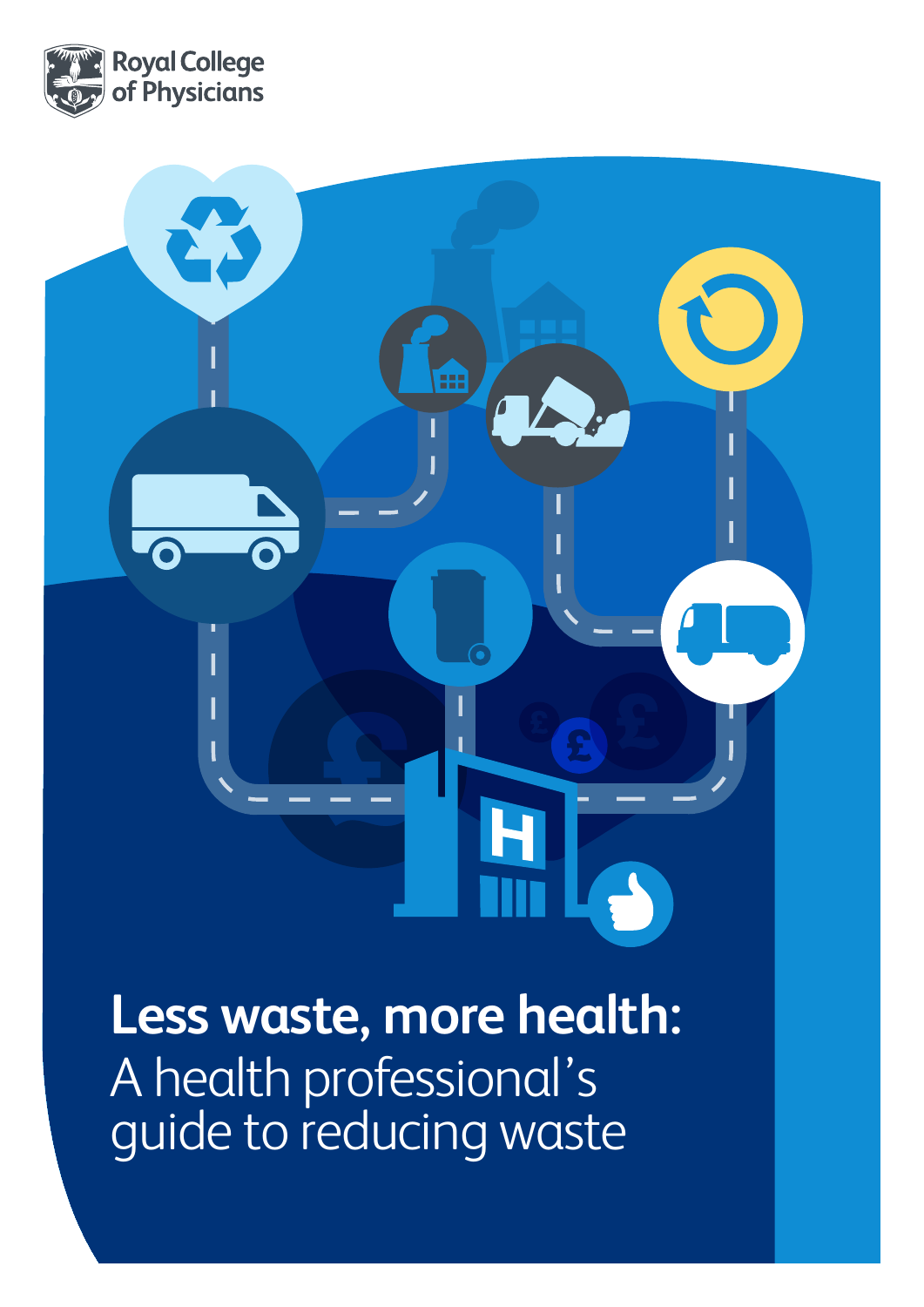## **Foreword**

Good waste management is critical to reducing the negative environmental impacts of an NHS organisation, and applying best practice in their field helps to reduce operational costs which can be reinvested back into critical front line patient care.

Clinical staff especially have a critical role to play in helping their NHS organisation better manage their waste and the practical solutions set out in this report should be adopted at scale across the system. Senior clinical leaders should work with their teams to start identifying the simple changes they can make today that will deliver efficiencies and better outcomes for our environment both now and in the future.

NHS Improvement also has a critical role to play in supporting NHS providers to implement this report's recommendations. Through our national procurement programme, we are purchasing safe, high-quality everyday hospital consumables on behalf of the whole NHS. Not only does this maximise the NHS's purchasing power to secure better deals, this also streamlines deliveries and help reduce waste by only ordering volumes the NHS needs for its patients.

We are also supporting trusts to deliver £150m annual efficiency savings by 2020–21 with a substantial contribution arising from identifying better waste management opportunities and implementing better waste management practices. This includes adopting new technologies and supporting staff and patients to implement the principles of the circular economy. This work runs alongside other critical areas such as ensuring our buildings are healthy, resilient and energy and water efficient, as well as building staff capability across the whole NHS.

The fantastic work of NHS providers, which feature across this report, demonstrates that change is possible and that it delivers tangible results. I hugely welcome this report and the excellent work by Royal College of Physicians to drive this agenda forward. I now look to clinical leaders to make these simple changes and deliver for our patients and the environment.

Dr athy Musican

**Dr Kathy McLean** Executive Medical Director and Chief Operating Officer NHS Improvement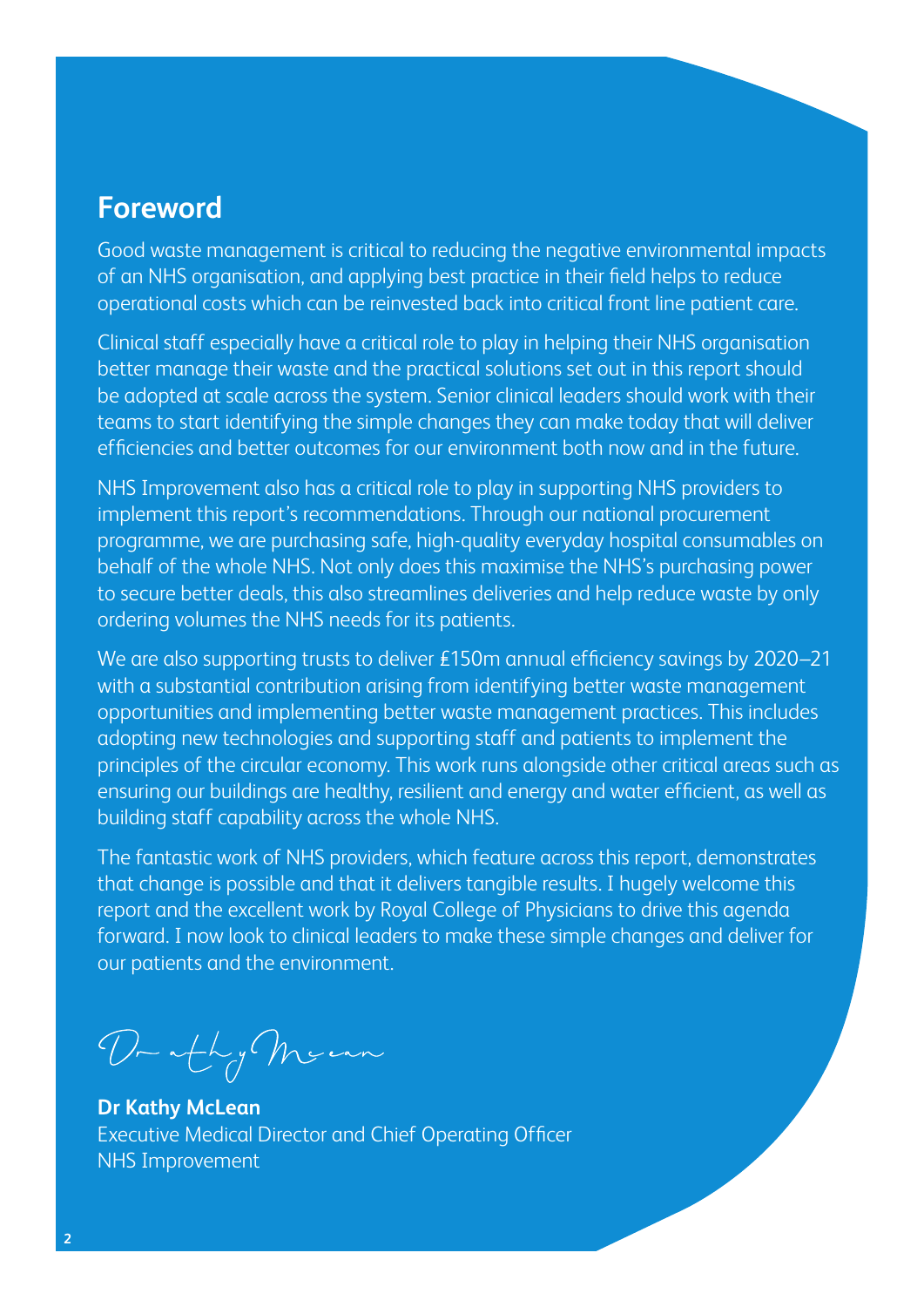The NHS is currently facing a number of critical challenges: unprecedented financial pressures, an increasingly stretched workforce – whose wellbeing and productivity is key to quality of care – and a requirement to reduce our carbon emissions by 80% by 2050. Many initiatives, such as *[Choosing Wisely](http://www.aomrc.org.uk/quality-policy-delivery/healthcare-policy/choosing-wisely/)*, have highlighted areas of inefficiency and wast[e. The Carter review s](https://www.gov.uk/government/publications/productivity-in-nhs-hospitals)uggested £2 billion could be saved by 2020 through smart procurement and medicines optimisation.

What we use and how we dispose of it has an impact not only on the NHS's finances but the environment and population health. This document explains how, as health professionals, we can positively influence societal health and wellbeing by thinking about how we procure and dispose of medical supplies. These simple changes will not only make significant financial savings (that can be reinvested into patient care), but also make steps towards improving efficiency and easing the demand on our services.

Over the past year we have collected examples from our members of 'waste' they have observed in their daily professional lives. Recurrent themes emerged around over-requesting of blood tests, a lack of focus on reducing printing and paper use, and missed opportunities to recycle waste and refuse.

Every purchase has hidden environmental and social impacts throughout its life cycle, as well as obvious financial costs. The manufacture and disposal of healthcare related goods have associated  $CO<sub>2</sub>$  emissions, which are known to contribute to climate change, negatively impacting human health.

The NHS has made a commitment in line with the 2008 Climate Change Act to reduce carbon emissions by 80%. Ambitions on how to achieve this are set out in the NHS Carbon reduction strategy, *[Saving Carbon Improving Health](https://www.sduhealth.org.uk/policy-strategy/engagement-resources/nhs-carbon-reduction-strategy-2009.aspx)*. Significant effort will be required to ensure current emissions are reduced, as well as countering rising emissions associated with increasing demand on the NHS.

what we use and how we dispose of it has an impact on **NHS finances, the environment and population health**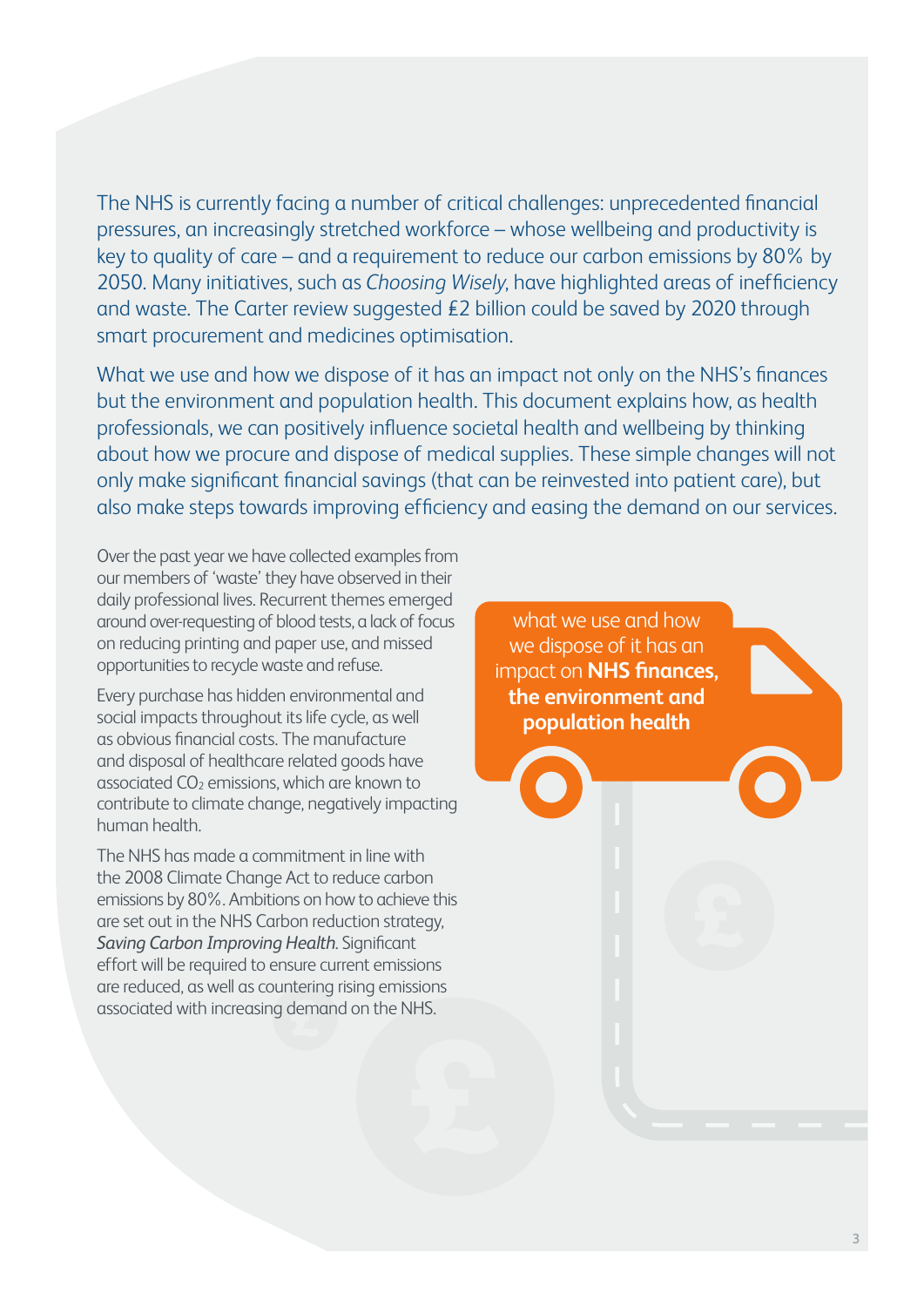## **Background**

The latest analyses show that procurement accounts for almost 60% of the NHS's overall carbon footprint.<sup>1</sup> The majority is generated by the production, transportation and disposal of pharmaceutical and medical devices / instruments. Although the NHS has slowly been reducing its relative carbon footprint in line with targets, it remains the largest public sector emitter of greenhouse gases. Every year the NHS produces the same amount of carbon as over 800,000 space shuttle launches.<sup>2</sup>

In England, there are 165 hospital trusts with a combined expenditure of over £4.6 billion per annum on medical supplies and other consumables. The aggregated purchasing power of the NHS presents a unique opportunity to positively influence industry. Improving environmental practices in manufacturing and distribution will minimise impacts on environmental factors such as air quality, ultimately improving health. Redirecting or minimising waste can also secure financial savings that can be reinvested into patient care.

As one of the largest global employers, and with one million patient contacts every 36 hours, the NHS can influence societal behaviours and attitudes towards resource and environmental stewardship. Similar cultural shifts have been demonstrated through the BMA ethical procurement campaign, which improved employee working conditions in developing world factories linked to the supply of NHS goods.<sup>3</sup>

The NHS has a duty to improve efficiency and reduce CO2 emissions, ensuring that healthcare today doesn't compromise health and healthcare availability in the future. To achieve this, all NHS staff must become resource advocates, procuring, using and disposing of all resources in the most efficient way.

## **Current figures**



**Incineration 149,000 tonnes (£28million)**

**Recycle 137,000 tonnes (£14milion)**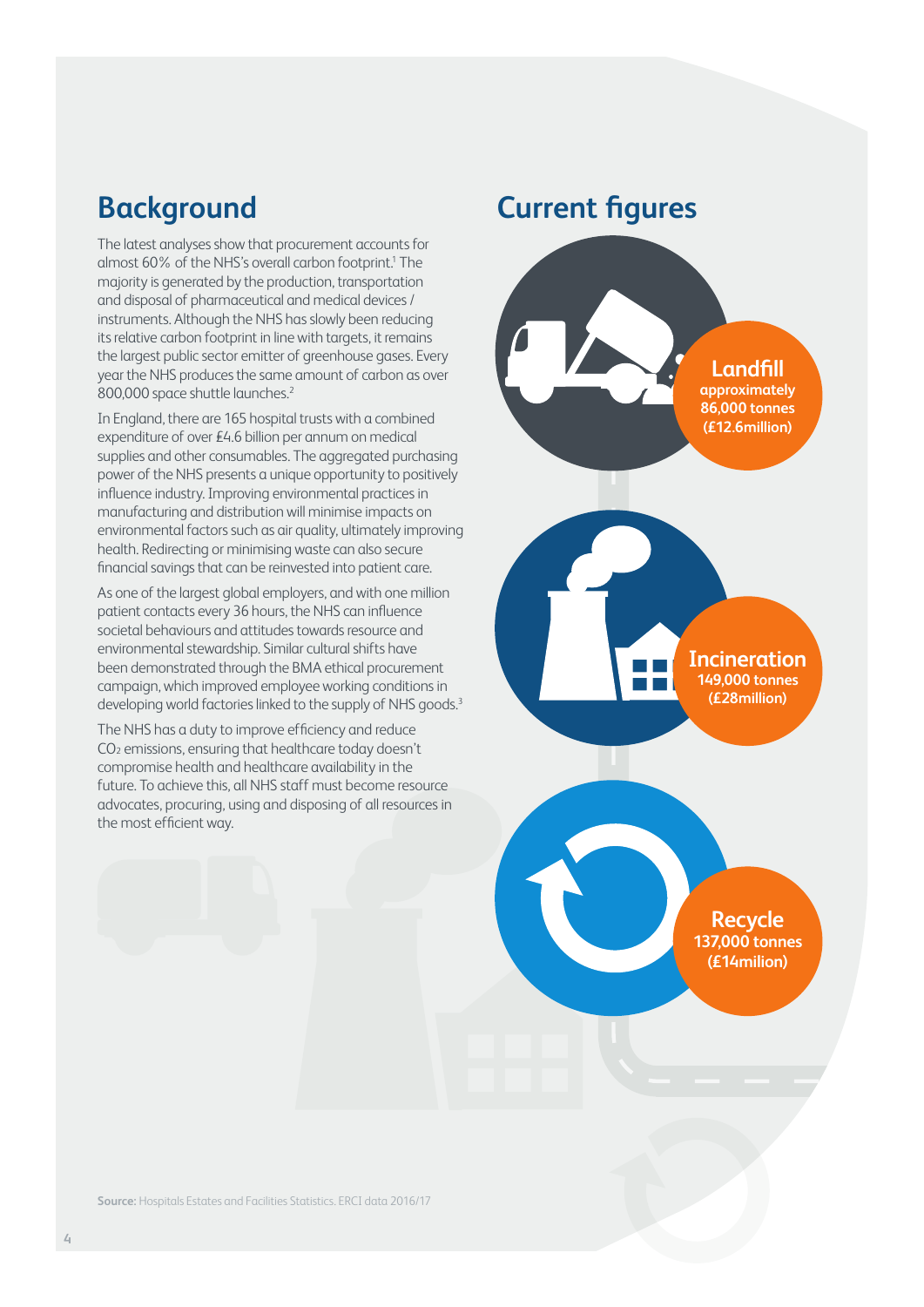#### **Waste management**

- **1** All staff must place products nearing expiration in the most accessible position when replenishing stock.
- **2** Every patient contact should be taken as an opportunity to check medication compliance, to minimise the need to dispose of unused medication.
- **3** All trusts should develop and promote facilities that allow the public to return medical equipment that is no longer required.
- **4** All NHS wards / departments / trusts should aim to maximise the reuse and recycling of resources as a default option, diverting waste from landfill or incineration where possible.
- **5** All trusts should educate staff about appropriate waste segregation and minimisation and display aide memoires to reinforce messaging.

#### **Principles of purchasing**

- **6** Healthcare staff and procurement teams need to work together to minimise over-purchasing and unnecessary expiration of unused equipment, prioritising waste prevention.
- **7** The NHS must leverage its purchasing power and high reputation to mandate all suppliers to disclose and improve their approach to sustainable development and carbon management.
- **8** When choosing a product for use in a healthcare setting, whole-life cycle costs and environmental impacts should be taken into account during the decision-making process.
- **9** Environmentally friendly product alternatives that don't compromise patient care or staff safety should be favoured.

#### **Cultural influence**

- **10** Every member of the NHS workforce should be encouraged and enabled to take action in their workplace.
- **11** NHS organisations should support their staff by promoting increased awareness, conducting behavioural change programmes, low carbon travel and supporting the use of ICT.
- **12** Local healthcare communities should work together to educate patients about appropriate antibiotic use and medication disposal.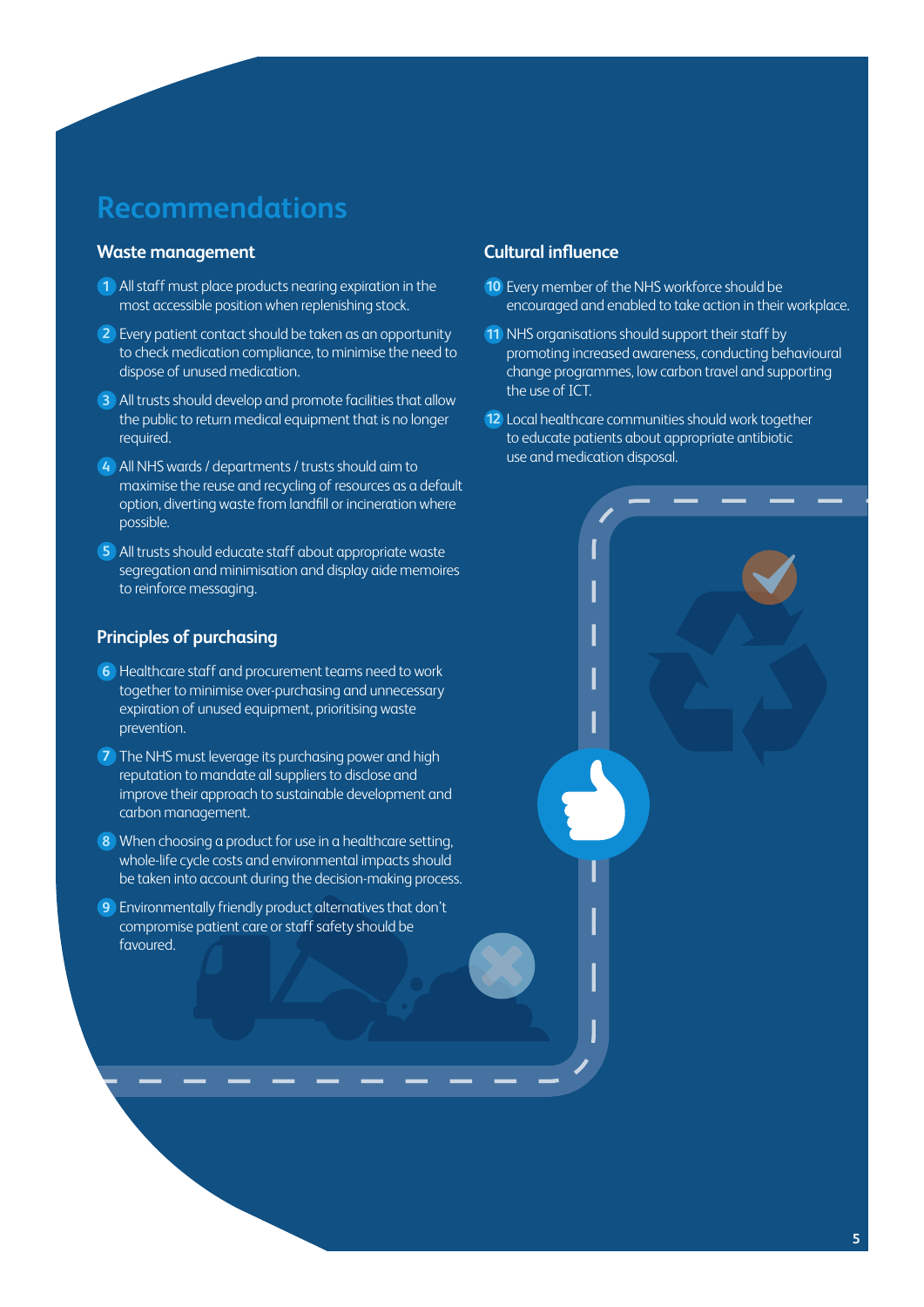# **General principles**

People's health is influenced by social, economic, environmental and cultural factors, often termed the 'wider determinants of health'. These factors play just as important a role as access to – and delivery of – healthcare in determining overall health outcomes. As professionals in health we therefore have a duty to ensure we are optimising all of these factors when we interact and deliver care.

The NHS is the largest public sector contributor of greenhouse gases in the UK and we must lead by example and make considerable effort to reduce its environmental impact. As health professionals working within the NHS we can do this by looking at resources and identifying where:

- **>** purchasing of resources can be **reduced**
- **>** resources can be safely **reused**
- **>** resources no longer of use can be **recycled**.

Disposal of domestic and clinical waste, through landfill and incineration, is financially and environmentally costly. Improving procurement efficiency and reducing waste will improve the sustainability of the NHS by:

- **>** saving money that can be reinvested into patient care
- **>** improving short- and long-term patient health by reducing greenhouse gas emissions associated with medical equipment production, transport and disposal
- **>** stewarding limited natural resources that are becoming depleted
- **>** helping meet the legal duty of the NHS to cut carbon emissions, as detailed in the *Climate Change Act 2008* and *[NHS carbon reduction strategy](https://www.sduhealth.org.uk/policy-strategy/engagement-resources/nhs-carbon-reduction-strategy-2009.aspx)*.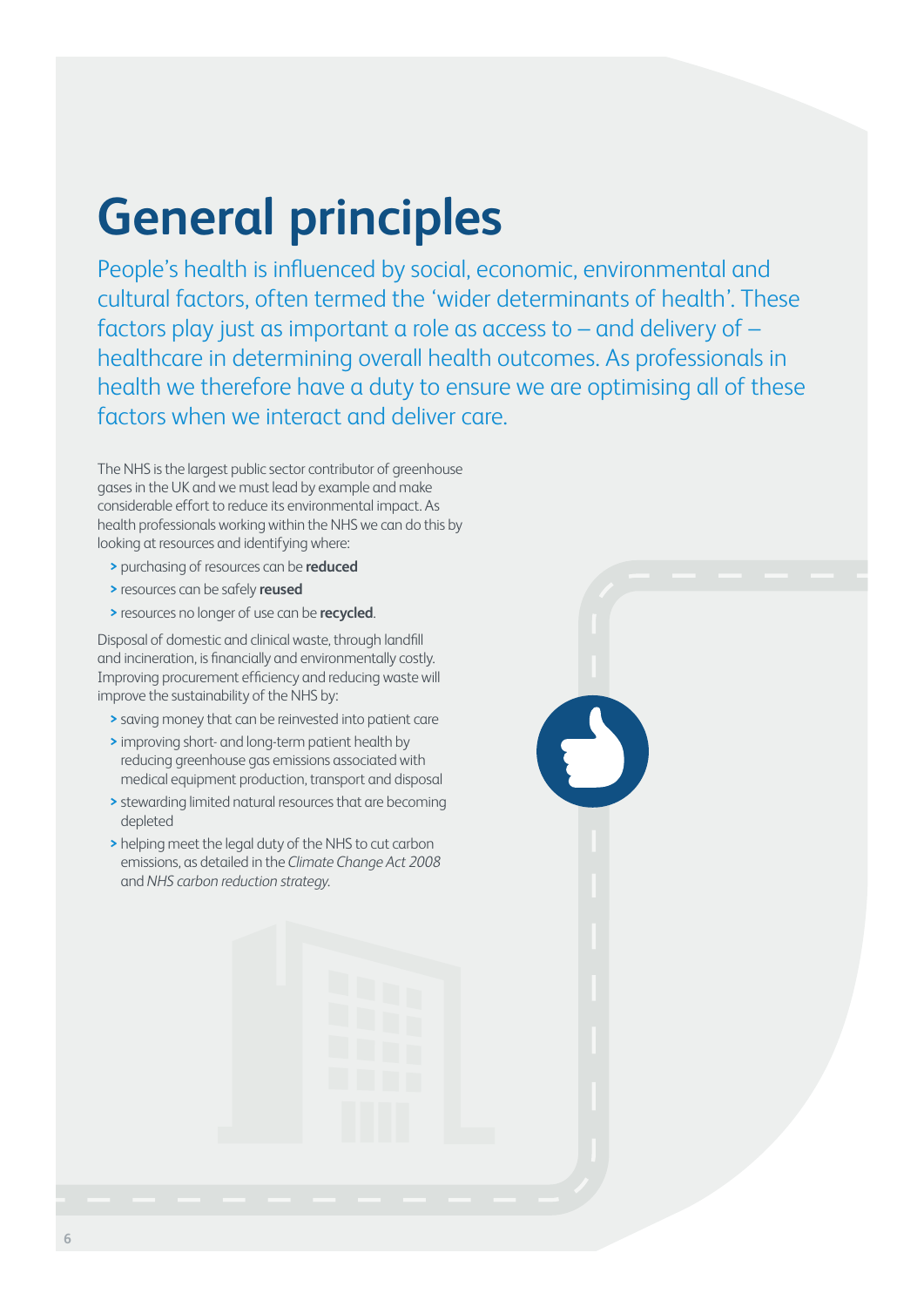## **Reduce**

The best financial and environmental option is to avoid producing waste in the first place. This saves on both purchasing and disposal costs. In order to do this, trusts need to optimise the operations and procurement efficiency.

Careful purchasing and stock management can prevent waste being generated from over-purchasing and unnecessary expiration of unused medical equipment. This can lead to dramatic savings in procurement cost, waste costs and environmental impact.

All healthcare staff have a role to play. The NHS and other organisations should work with healthcare staff to develop practices that improve efficiency without compromising patient care. Healthcare facilities should reduce waste generation by adapting their purchasing and stock control strategies, and training staff in appropriate waste disposal.



#### **a) Streamlined purchasing**

The first step to improving procurement efficiency and stock management is to review current purchasing patterns against use. Often there are opportunities to update purchase orders to reflect changes in clinical practice or preferences.

Reviews can lead to financial and environmental savings by stopping orders of equipment that are unnecessary or outdated. Equally, effective stock rotation ensures that items closest to their 'use by date' are used first, preventing unnecessary spoilage.

Repeat prescriptions often suffer from similar inefficiencies, with unused medications repeatedly being dispensed and discarded. It is estimated that £300 million worth of unused dispensed medicines are discarded each year in the UK.<sup>4</sup>

Pharmaceutical procurement represents 21% of the total carbon footprint of the NHS. Pharmaceutical residues are consistently entering the environment through improper disposal. The impact of this on our environment, and subsequently our health, is now a matter of great concern.

Health Care Without Harm Europe's new guide, *[How doctors can help reduce pharmaceutical pollution](https://noharm-global.org/documents/guide-how-doctors-can-help-reduce-pharmaceutical-pollution)*, contains advice on simple practices that can reduce pharmaceutical waste. These include guidance on prudent antibiotic prescribing, such as prescribing small packages until compliance is established. It also urges doctors to educate patients about their purchasing and disposal behaviour.

#### **b) Environmental swaps**

One of the most pressing impacts of environmental degradation is worsening human health.

Private and commercial sector businesses have identified significant financial benefits to reviewing their supply chain and internal systems through a sustainable lens. This also has large benefits for the environment and local communities.<sup>5</sup>

Environmentally conscious healthcare items are being produced which can be swapped into practice. These items minimise their carbon footprint by rethinking what materials are used, how they are processed and how they can be disposed. The result is a more environmentally considerate product while maintaining quality, safety and usability.

The UK government and EU Commission have developed standard sustainable specifications for procurers to use for commonly purchased products. More specific to the NHS, toolkits like the SDU *[Procuring for Carbon Reduction](https://www.sduhealth.org.uk/.../1264766565_Lrjq_p4cr_executive_summary.doc)* can guide in-house procurement professionals through a process of identifying and understanding carbon emissions when buying goods and services.

The drive to constantly reduce costs often favours the cheapest short-term option, but this can often have a disproportionately high lifetime carbon cost. When considering a purchase, an understanding of whole lifecycle costs and the potential environmental impact is necessary.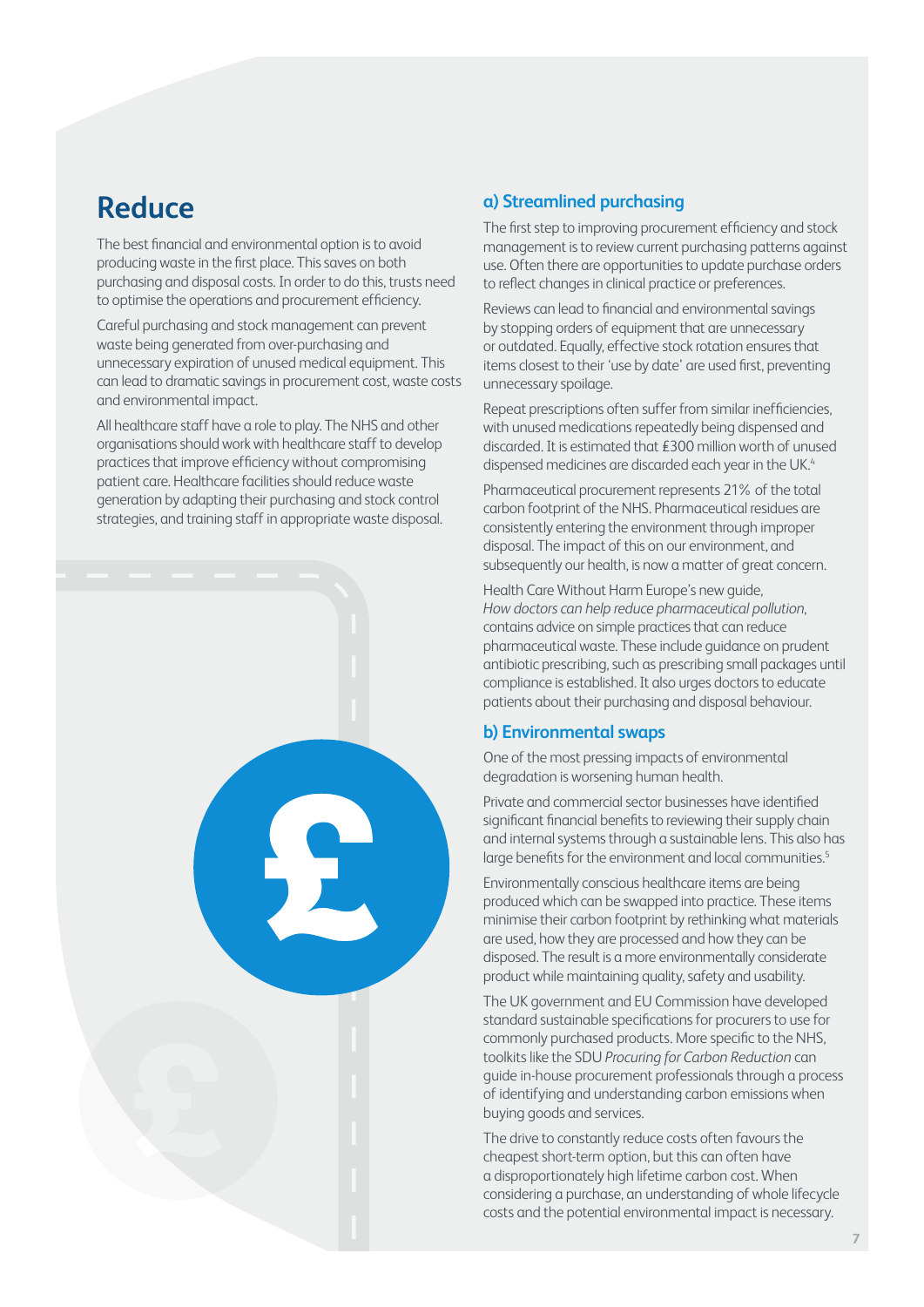

- **>** All staff must place products nearing expiration in the most accessible position when replenishing stock.
- **>** Healthcare staff and procurement teams need to work together to minimise over-purchasing and unnecessary expiration of unused equipment, prioritising waste prevention.
- **>** The NHS must leverage its purchasing power and high reputation to mandate all suppliers to disclose and improve their approach to sustainable development and carbon management.
- **Every patient contact should be taken as an opportunity** to check medication compliance, to minimise the need to dispose of unused medication.
- **>** Local healthcare communities should work together to educate patients about appropriate antibiotic use and medication disposal.

#### **Case study: Central delivery of acid for haemodialysis**



Bradford Hospital's Dialysis Unit changed to a central delivery of acid for haemodialysis, replaying weekly deliveries of 6 litre plastic cans of dialysate acid solution.

The individual cans could only be used for single patient, so despite varying flow rate prescriptions (800ml/min or 500ml/min) there was always an element of wasted solution. Per annum, it was estimated that one-third of the hospital's total annual order was wasted, and 29,540 empty cans (each weighing 143grams) were disposed of through clinical waste (£500 per ton).

The cans were also delivered on pallets that could not be stacked, requiring either a large amount of storage space or frequent deliveries.

Centralised delivery pumped the dialysate acid solution directly into a holding tank that was piped directly to all the dialysis machines. This reduced the frequency of deliveries and removed the £2,363 per year cost associated with the disposal of empty cans.

Installation of the holding tanks (one for main acid and one for low calcium), a pressurised loop delivery system and other minor adaptions totalled £43,900, which would take two years to offset.

| Per annum<br>savings | £23,072                       | 16.03 tonnes<br>CO <sub>2</sub> e |
|----------------------|-------------------------------|-----------------------------------|
| <b>Equivalents</b>   | One band 4/5<br>nurse salary* | <b>Driving</b><br>39,289 miles    |

[Adapted from Centre of Sustainable Healthcare Green](https://networks.sustainablehealthcare.org.uk/networks/green-nephrology/green-nephrology-award-entries-2012-posters-d)  Nephrology Resources [\\*Salary rates taken from RCN 2017 NHS pay scales](https://www.rcn.org.uk/employment-and-pay/nhs-pay-scales-2017-18)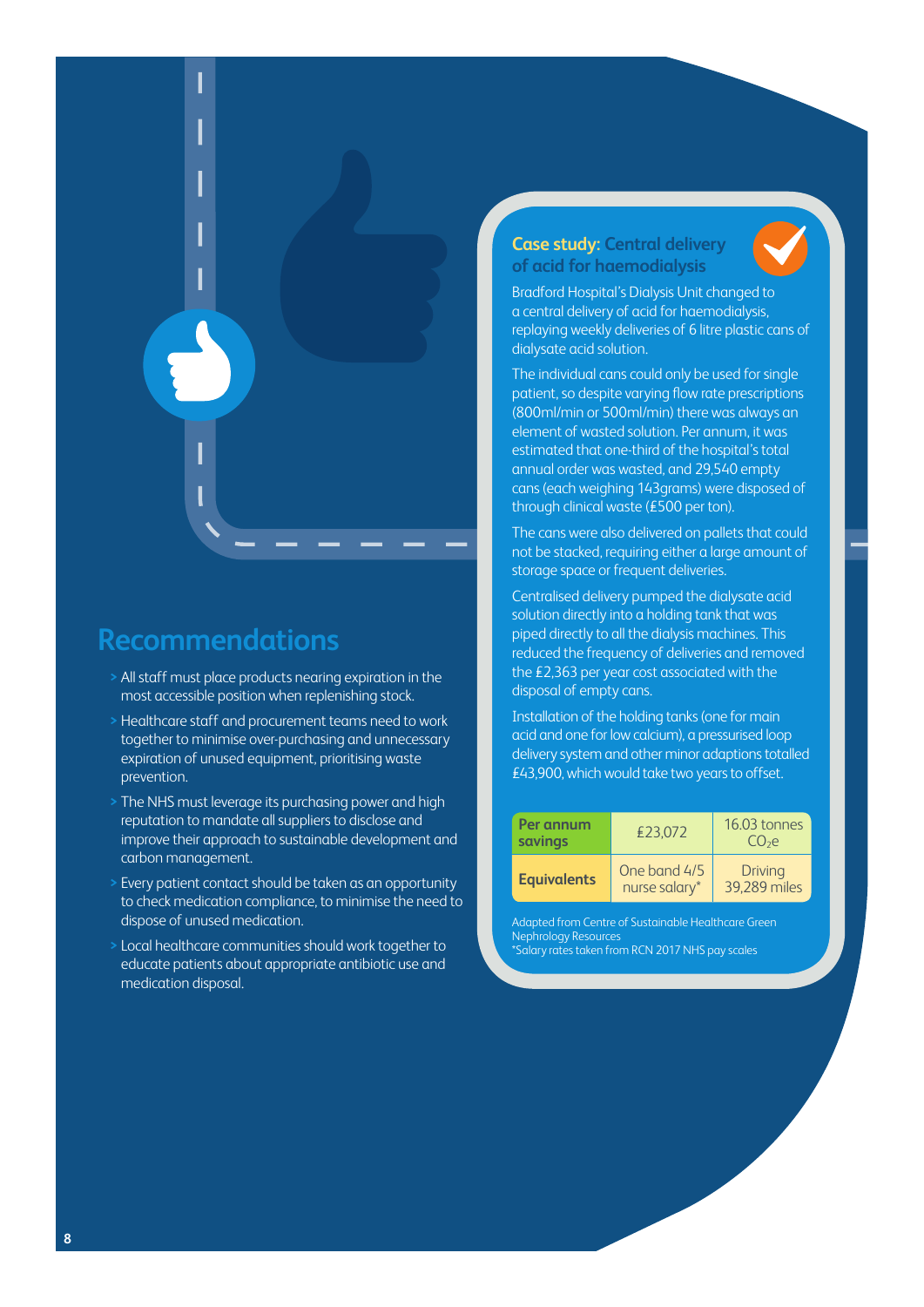### **Case study bio box:**



**Medicinal waste disposal**

Newcastle Upon Tyne (NUTH) introduction paperbased Bio-bins® for the disposal of medicinal waste, instead of plastic purple topped rigid yellow containers.

The traditional rigid plastic containers are heavy, and it is estimated that the disposal of the containers alone accounts for 30–40% of the trust's incineration bill. The Bio-bins® offered a cheaper and more environmentally friendly alternative allowing for more to be delivered at any one time.

The Bio-bins® were placed in high usage areas to test performance before it was rolled out across the trust. Roll out was accompanied by full on-site training, supporting material, instructional videos and technical support from the supplier.

reduction in waste being incinerated (30 tonne annual reduction in waste equating to  $£13,500$ ). The Bio-bin is 96% paper. This is a more sustainable material that produces less harmful gases when incinerated at disposal. It is also 50% lighter than the equivalent plastic container, reducing transport emissions and waste incineration emissions. NUTH's trails demonstrated financial savings through reduced price per unit and a significant saving from a

| Per annum<br>savings | £13,500**                              | 66 tonnes<br>CO <sub>2</sub> e  |
|----------------------|----------------------------------------|---------------------------------|
| <b>Equivalents</b>   | Part time<br>band 5/6<br>nurse salary* | <b>Driving</b><br>161,756 miles |

[Adapted from Sustainable Development Unit case study](https://www.sduhealth.org.uk/resources/case-studies.aspx) [\\*\\*Salary rates taken from RCN 2017 NHS pay scales](https://www.rcn.org.uk/employment-and-pay/nhs-pay-scales-2017-18)  \*\*Savings from reduction in unit cost omitted

## **Case study paper:**



**NHS paper procurement**

Many NHS organisations in England procure paper through the NHS supply chain core stationery list. Of the 3.6 million reams of paper procured through NHS supply chain, only 29,000 produced from recycled sources.

One ton of virgin paper requires 98 tons of resources to produce.

If the NHS procurement through NHS supply chain in 2016/17 had been from 100% recycled sources, the carbon emissions associated with manufacturing would have been nearly halved!

Unfortunately, NHS organisations are facing financial strain and virgin paper is currently cheaper. Therefore the commercial argument for the procurement of virgin, opposed to recycled, paper outweighs the NHS's corporate responsibility to reduce its environmental impact.

The *['How to buy paper a low carbon way'](https://www.sduhealth.org.uk/resources/practical-guides-and-briefings/how-to-guides.aspx)* tool is available on the NHS Sustainable Development Unit website, should you wish to establish the impact of the paper procured by your organisation.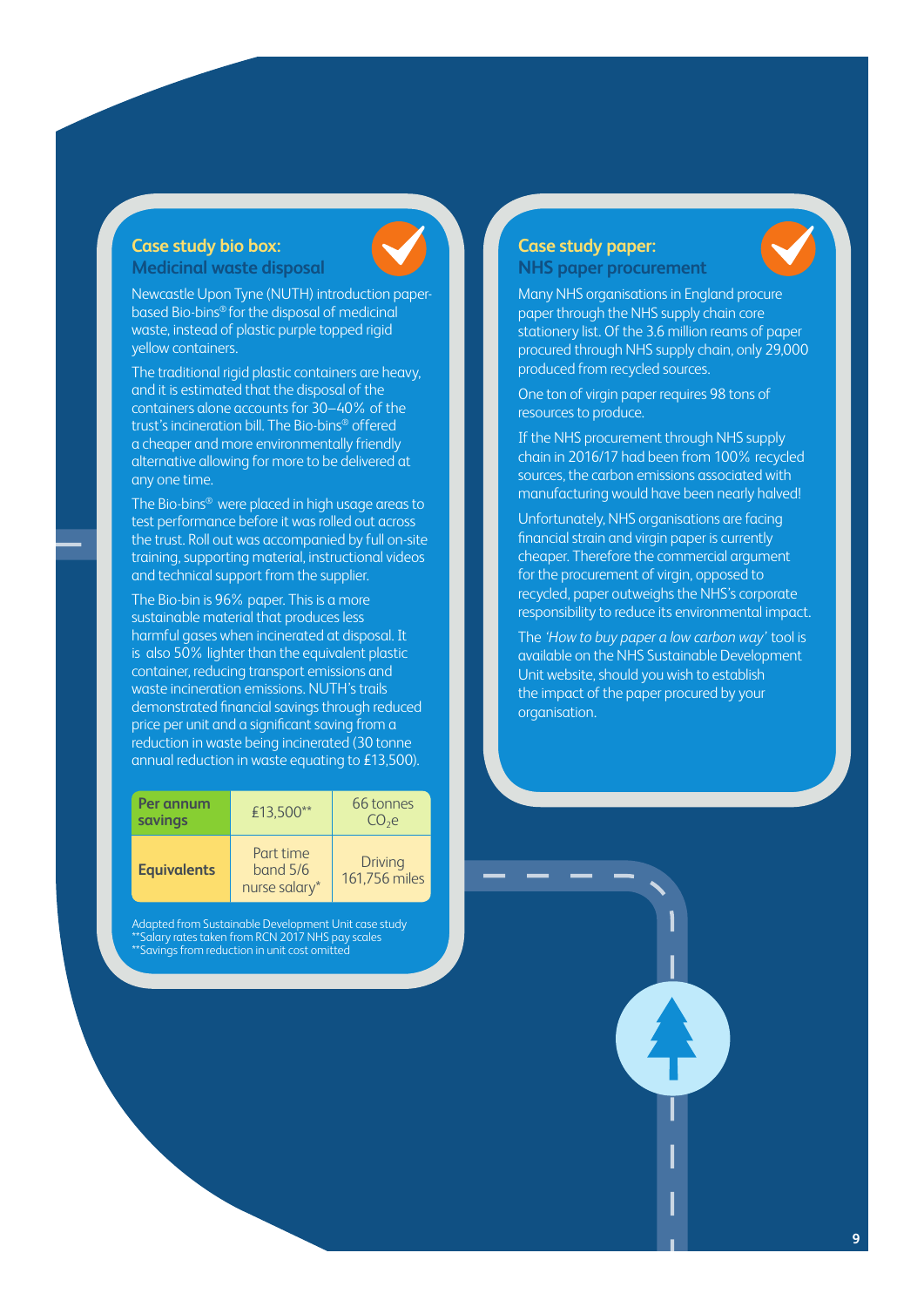## **Reuse**

Where waste cannot be avoided, the next most environmentally favourable option is reuse. Preparation for reuse can range from a quick check over and clean (eg crutches), to major repair or restoration (eg diagnostic equipment).

In healthcare there has been a significant move towards single-use equipment, in order to minimise cross infection risks. The MHRA advises against reusing single-use items because the necessary processes to deem the item 'safe and fit for intended purpose' again cannot be guaranteed.<sup>6</sup> Patient safety should not be compromised because of financial or environmental considerations. However, opportunities do exist to reuse medical items that don't have direct patient contact or implications.

## **Case study:**

#### **Health equipment amnesty**

NHS West Suffolk launched a campaign encouraging local inhabitants to hand back NHS equipment no longer required. In one month over 8,500 items were returned, including crutches (£12.70 per pair), commodes, adjustable wheeled frames and air mattresses (£1,650 per mattress).

Crutches, walking sticks and frames are listed in the Susatinable Development Unit's top 20 priority items. These items are thought to account for more than 70% of the footprint of procured items, in terms of expenditures and carbon footprint.

**Savings per month**  $£608,500$ 

**If all CCGs achieved similar results £128 million worth of equipment could be recouped.**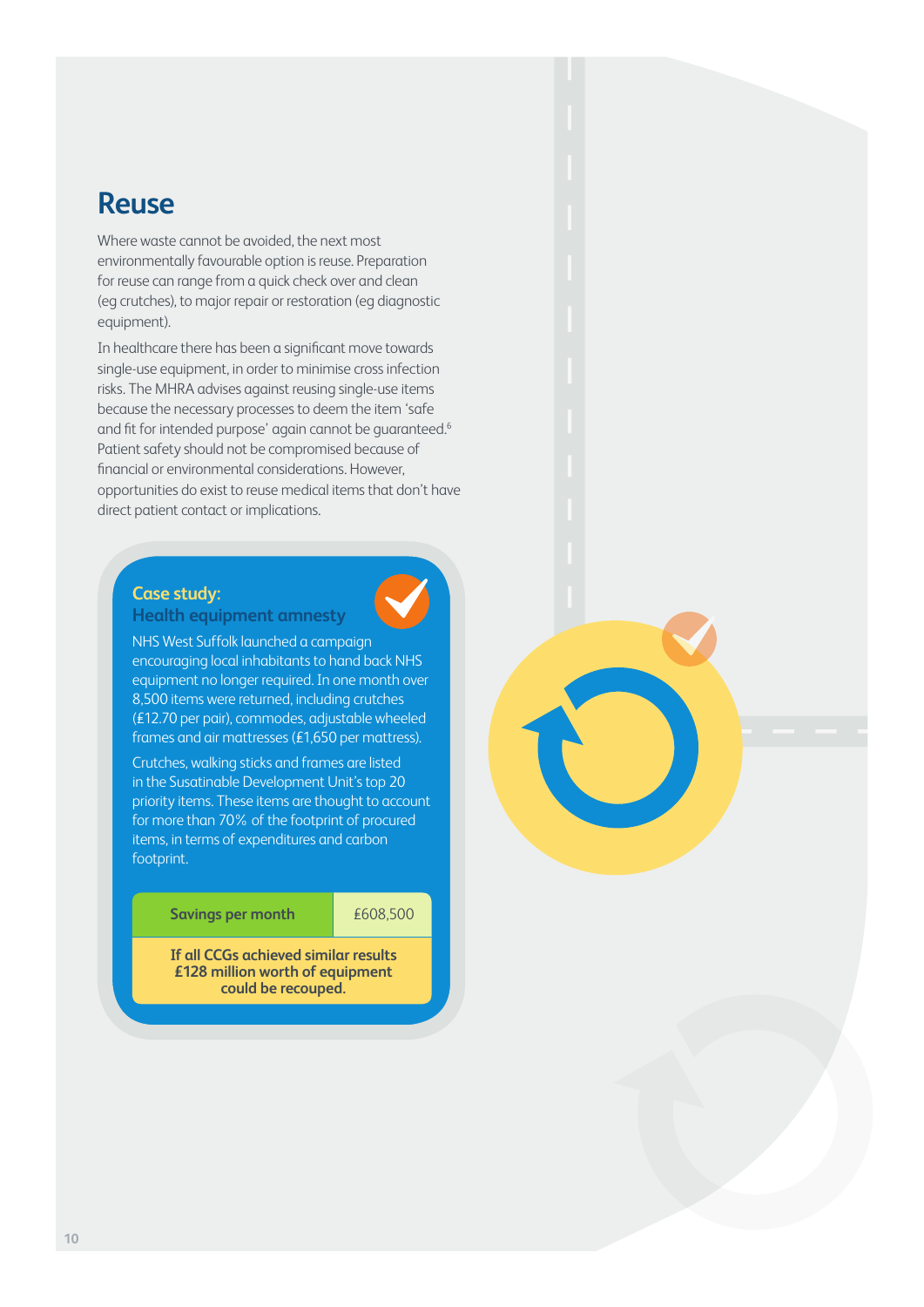- **>** When choosing a product for use in a healthcare setting, whole life cycle costs and environmental impacts should be taken into account during the decision-making process.
- **>** Environmentally friendly product alternatives that don't compromise patient care or staff safety should be favoured.
- **>** Develop and promote facilities that allow the public to return medical equipment that is no longer required.

#### **Case study: Reusable sharps box**



The majority of healthcare facilities use disposable plastic containers for sharps disposal. These are sealed in the clinical area in which it is being used and sent for incineration with their contents.

NHS Lanarkshire trailed a reusable sharps system in the Diabetes Centre at Monklands Hospital. This was to replace the disposable plastic container, which is usually sealed and incinerated at the end of its use.

The reusable sharps system is a pre-assembled unit, available in multiple sizes. The containers are delivered to site by a clinical waste contractor and used and sealed in a way to their disposable counterparts. Once full and sealed they are collected and returned to the clinical waste disposal facility. Here they are emptied, heat treated and inspected before being returned for re-use. The decanted sharps waste is destroyed at the facility under the appropriate regulations.

The reusable sharps containers can be used up to 500 times each opposed to single-use. Financial savings are dependent on the size of trust but can result from reduced waste for incineration (cost associated with weight) and removed need to replenish single use containers. Harmful gases produced during incineration of the container are also reduced, and it has been suggested that staff needlestick injuries have also fallen because containers are less likely to be overfilled.

[Adapted from NHS Scotland: Waste Prevention and Re-use guide](https://www.resourceefficientscotland.com/sites/default/files/NHSScotland%20Waste%20Prevention%20and%20Re-use%20Guide.pdf)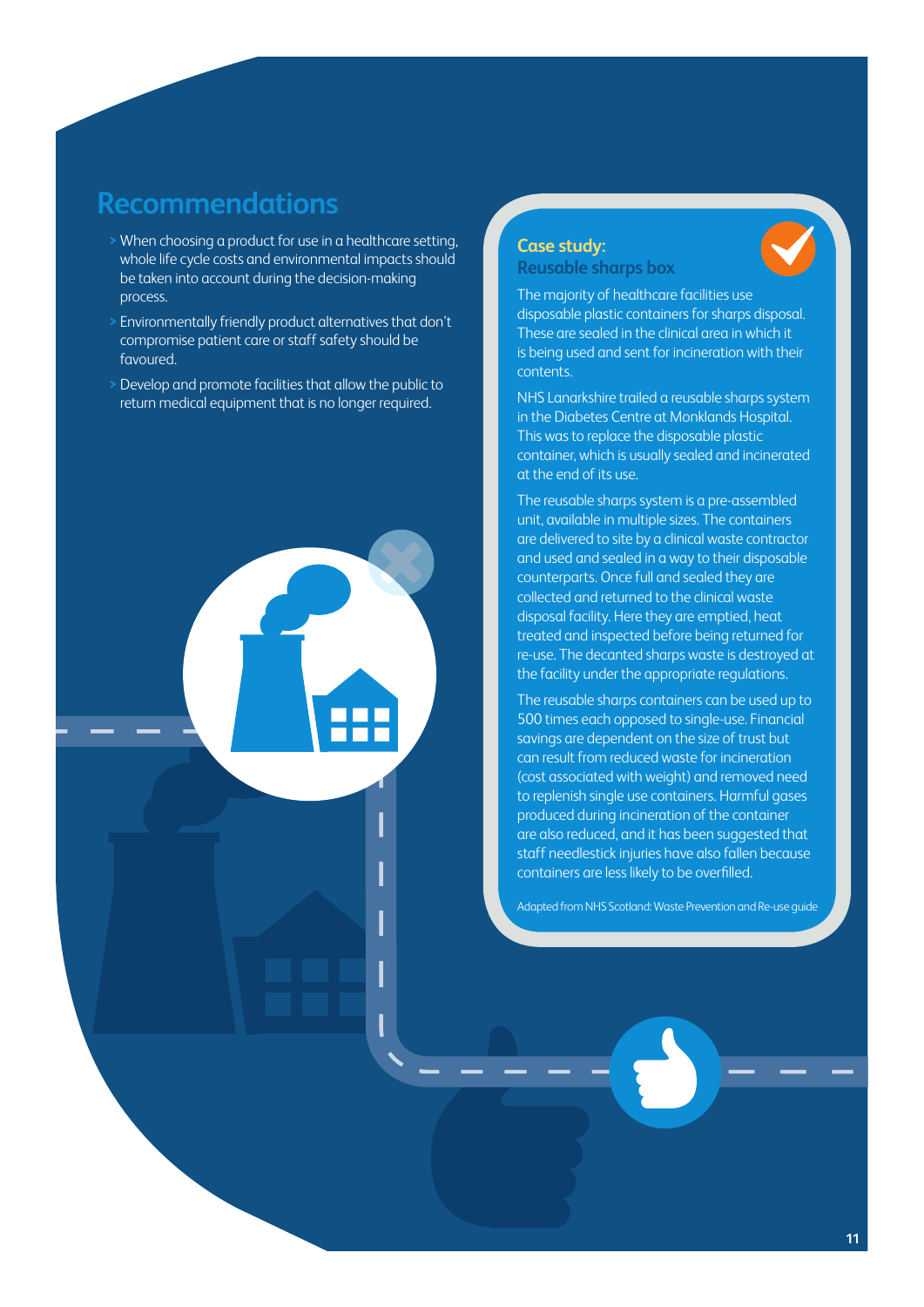## **Recycle**

Healthcare waste is segregated into a number of streams according to how it needs to be treated or disposed of: domestic waste, offensive (or hygiene) waste, clinical, and hazardous waste. All waste streams fit in two broad categories: infectious or non-infectious. Infectious waste is defined as anything that may pose a risk of infection to any living thing it may come into contact with, and therefore requires incineration.

NB Purple and blue colour codes do also exist for cytotoxic / cytostatic and medicinal waste respectively.7

The correct management of healthcare waste minimises the risk of the spread of infection and is an important part of infection control practices. Any failure in the segregation of infectious waste from non-infectious waste means that the entire waste stream needs to be treated as infectious waste.

After segregation, infectious waste (the most common is clinical waste) requires expensive treatment and disposal. Clinical waste costs are typically 3.5 times the cost of managing domestic waste. Estimates vary, but published data suggests as much as 50% of the clinical waste stream has been misclassified and is suited for treatment / recovery as domestic waste.<sup>8,9,10</sup>

| Non-infectious |                               |                                                                   |                                                                                                                                             |                                                                                            | <b>Infectious</b>                        |
|----------------|-------------------------------|-------------------------------------------------------------------|---------------------------------------------------------------------------------------------------------------------------------------------|--------------------------------------------------------------------------------------------|------------------------------------------|
|                |                               |                                                                   |                                                                                                                                             |                                                                                            |                                          |
|                | <b>Recycling</b>              | <b>Domestic waste</b>                                             | <b>Offensive (hygiene)</b><br><b>Waste</b>                                                                                                  | <b>Clinical waste</b>                                                                      | <b>Hazardous</b><br>(anatomical) waste   |
|                | Clear                         | <b>Black</b>                                                      | Yellow and black                                                                                                                            | Yellow/Orange                                                                              | Red                                      |
|                | Cardboard, paper,<br>plastic, | Packaging, tissues,<br>disposable cups/cans,<br>sandwich wrappers | Sanitary protection<br>eg colostomy bags,<br>incontinence pads,<br>nappies<br>Protective clothing<br>not contaminated<br>with bodily fluids | Gloves, dressings,<br>bandages, aprons<br>contaminated with<br>infectious bodily<br>fluids | Blood preserves,<br>organs or body parts |
|                | Recycling                     | Landfill, incineration<br>or energy from waste                    | Recycled, deep<br>landfill, incineration<br>or energy from waste                                                                            | Incineration or<br>treatment prior to<br>landfill                                          | Incineration                             |
|                | per tonne                     | 51/17<br>per tonne                                                | £ 241<br>per tonne                                                                                                                          | £337<br>457<br>per tonne                                                                   |                                          |

\*Costs taken from Royal College of Nursing. Freedom of Information follow up report on management of waste in the NHS.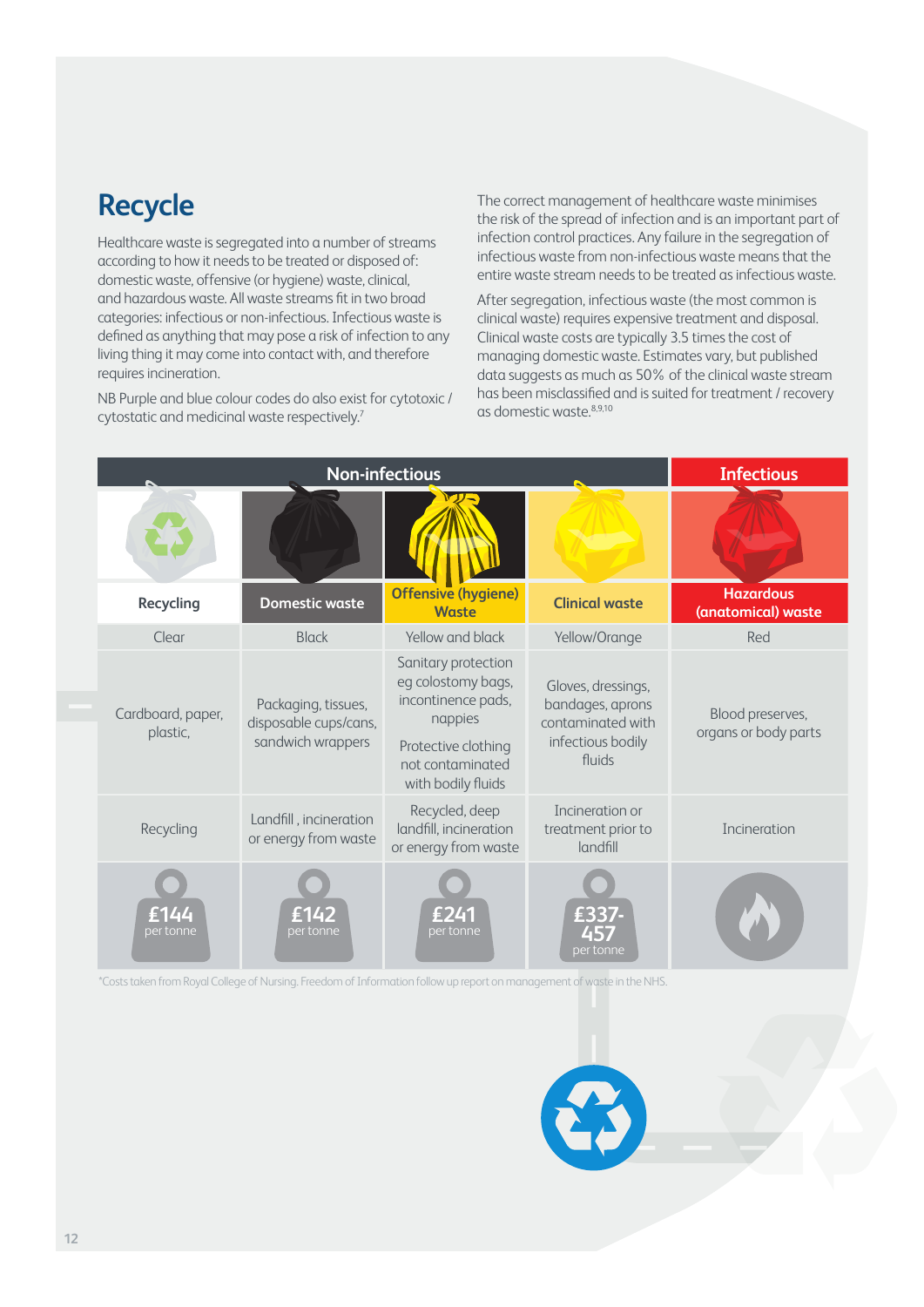- **>** All NHS wards / departments / trusts should aim to maximise the reuse and recycling of resources as a default option. Diverting waste from landfill or incineration where possible.
- **>** Trusts should educate staff about appropriate waste segregation and minimisation, and display aide memoires to reinforce messaging.
- **>** Every member of the NHS workforce should be encouraged and enabled to take action in their workplace.
- **>** NHS organisations should support their staff by promoting increased awareness, conducting behavioural change programmes, low carbon travel and supporting the use of ICT.

#### **Case study: improving waste segregation within a Welsh trust**



A Welsh trust reviewed their waste segregation practices and determined that only one-third of waste disposed of clinical waste was truly clinical waste.

Clinical waste trolleys were introduced to replace clinical waste bins on wards. The trolleys are used when carrying out near-patient clinical procedures only, and then removed from the ward once the procedure was complete. This prevented the use of the clinical waste bins for domestic waste disposal.

The trial suggested there was potential to divert 15 tonnes of non-clinical waste to the domestic waste stream, resulting in significant financial savings. Introduction of an offensive waste stream in key areas with high incontinency wastes is predicted to save up to £85,000 per annum. Depending on your waste provider investment to introduce a new waste stream is expected to be minimal.

Queen Victoria NHS trust (East Grinstead) expected to save £30,000 and 40 tonnes of  $CO<sub>2</sub>$ per year by correctly segregating waste. This would reduce the hospital annual clinical waste disposal costs by a third (annual expenditure of £90,000) and associated carbon emission by 25%.

# **Per annum savings £85,000 min**

#### **Equivalents** Three band 5 nurses\*

[Adapted from NHS Scotland: Waste Prevention and Re-use](http://www.resourceefficientscotland.com/sites/default/files/NHSScotland%20Waste%20Prevention%20and%20Re-use%20Guide.pdf)  guide and Sustainable Development Unit case study [\\*Salary rates taken from RCN 2017 NHS pay scales](https://www.rcn.org.uk/employment-and-pay/nhs-pay-scales-2017-18) 

#### **Case study: PVC recycling - RECOMED**



PVC is widely used material in medical equipment. It is estimated that each of the 1,500 hospitals in the UK produce approximately 2,250 tonnes of PVC waste, which could be recycled. Initial pilots identified PVC anaesthetic masks, oxygen masks and tubing as the most frequently used medical PVC items in a hospital. There is a low infection risk with PVC oxygen masks and tubing, so they can be classed as non-hazardous waste and are therefore suitable for recycling.

RECOMED is a PVC take back scheme running currently in five trusts across the UK.It brings together members of staff from clinical teams, facilities, estates and environmental services to identify high usage areas of PVC products that could be redirected to recycling at the point of disposal.

Since starting the scheme over 5,000kg of non-infectious PVC medical items have been recycled, half of which was in the last year alone. RECOMED containers are placed in high volume use areas and taken to central waste collection areas once full, to await collection by RECOMED.

RECOMED containers, communication material and collections are provided to participating trusts. Financial savings are made because plastic that would previously have gone into clinical or offensive waste is instead recycled, and the environmental impact from incineration or landfill is removed. The collected plastic is shredded and supplied to a specialist recycler who produce 100%recycled horticultural products (eg tree ties).

Currently RECOMED only recycle 100% PVC. However, a proposal to expand to scheme has been submitted, so hopefully this can be considered in the future.

[Adapted from Sustainable Development Unit case study](https://www.sduhealth.org.uk/resources/case-studies.aspx)